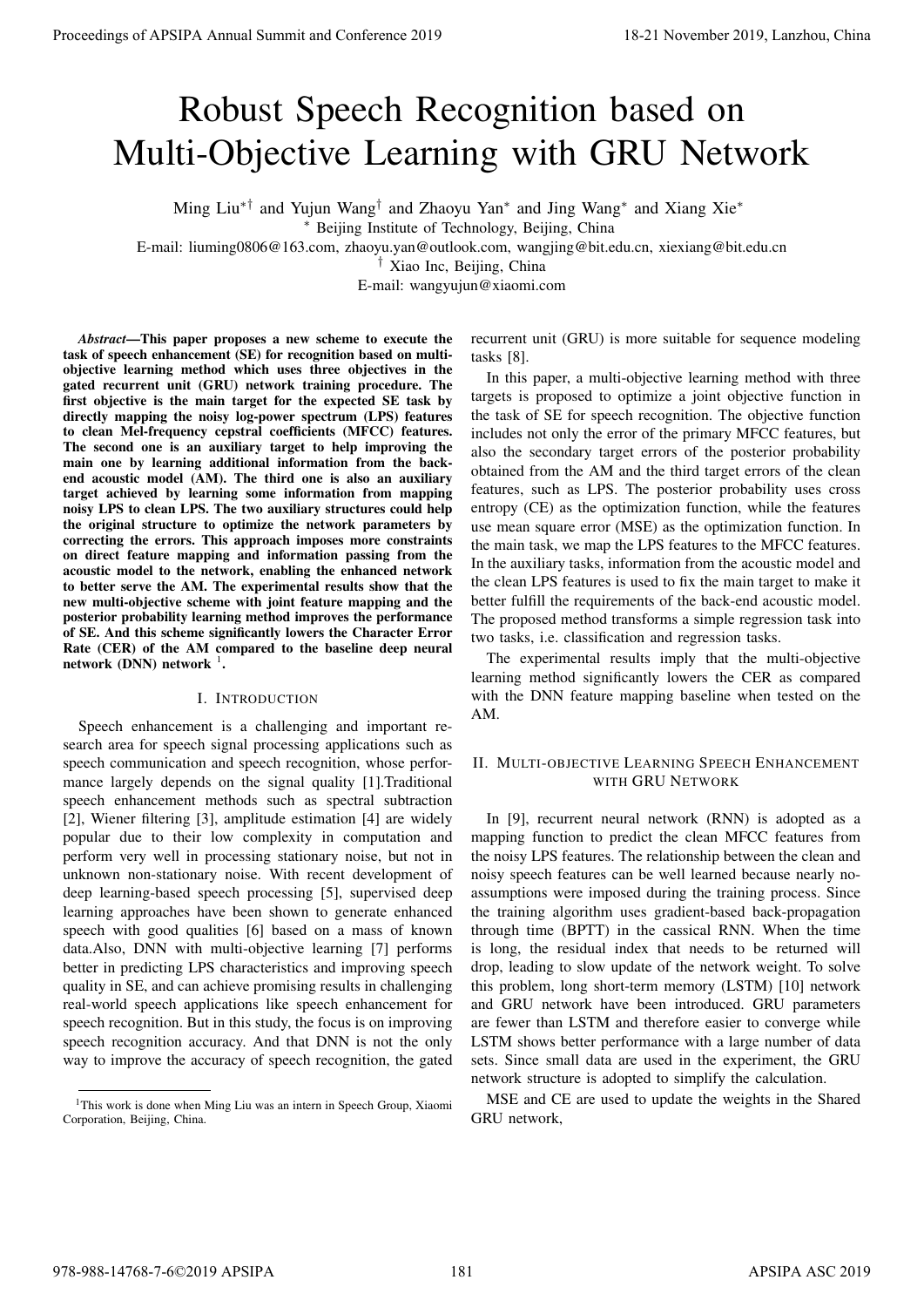

Fig. 1. Three different structures of speech enhancement for recognition. (a) Simple feature mapping enhancement, (b) multi-objective learning simultaneous output enhancement and (c) multi-objective learning similar to End-to-End structure.

$$
MSE = \frac{1}{N} \sum_{i=1}^{N} w(y_i - \hat{y}_i)^2
$$
 (1)

MSE is the mean of the sum of the squares of the corresponding predicted data and original data points. In speech enhancement, the MSE between the target features and the predicted features is always used as the objective function.  $y_i$ is the clean MFCC feature,  $\hat{y}_i$  is the predicted MFCC feature, N is the total number of data, and  $w = 0.5$ . It can be seen that the closer the MSE is to zero, the better the model selection and fitting, as well as the data prediction will be.

$$
CE = -\sum_{i=1}^{M} z_i \log(p_i) \tag{2}
$$

CE is mainly used to measure the difference between two probability distributions. The loss function calculates the cross entropy of the prior information of the training data and the posterior information of the target data to eliminate noise interference.  $z_i$  is the posterior probability of the clean data through AM,  $p_i$  is the probability of the predicted data, and M is the number of categories.

Multi-objective learning is proposed to jointly predict the primary MFCC features together with the posterior probability obtained by the AM and other continuous features, such as LPS, to enhance learning as follows,

$$
E = MSE + CE + MSE^*
$$
  
\n
$$
= \alpha * \frac{1}{N} \sum_{i=1}^{N} w(y_i - \hat{y}_i)^2
$$
  
\n
$$
+ \beta * \sum_{i=1}^{M} z_i \log(p_i)
$$
  
\n
$$
+ \gamma * \frac{1}{N} \sum_{i=1}^{N} w(q_i - \hat{q}_i)^2
$$
\n(3)

 $E$  represents the new target optimization function, which is composed of the MSE calculated by two different features and CE calculated by the posterior probability.  $q_i$  is the clean LPS features;  $\hat{q}_i$  is the predicted LPS features. In addition,  $\alpha >$  $\beta > \gamma > 0$ ,  $\alpha$ ,  $\beta$  and  $\gamma$  are the coefficients of the objective functions in the overall optimization function, respectively, used to control the proportion of each target.

Fig.1 presents the structure of the proposed multi-objective learning based on the simple feature mapping, which is added posterior probability and other features during training. Compared with the former two structures in Fig.1, the output of the posterior probability task is added with the GRU network similar to the End-to-End structure [11], [12]. The method of predicting the posterior probability can promote the clean MFCC. And assisted feature learning can also complement the use of shared GRU in feature information. The output of the shared GRU changes the feature size of the output through the fully connected layer. Overall, multi-objective learning can improve the generalization ability of feature estimation and the matching degree of the acoustic model.

## *A. Feature Mapping based speech enhancement*

MFCC is one of the most popular speech features used in speech recognition [13] and speaker recognition [14]. In the front-end enhancement module, the output of the enhancement module usually chooses the MFCC feature because of the input requirements of the acoustic model. The front-end network structure mainly uses the skip connection [15]. Which is implemented on the basis of full connection and can increase the input of each layer and the generalization ability, as is shown in Fig. 2.

## *B. Automatic Speech Recognition*

Recently, DNN-LSTM structure has been widely used in speech recognition as acoustic models [16] and shown to be able to preserve long-term temporal information in various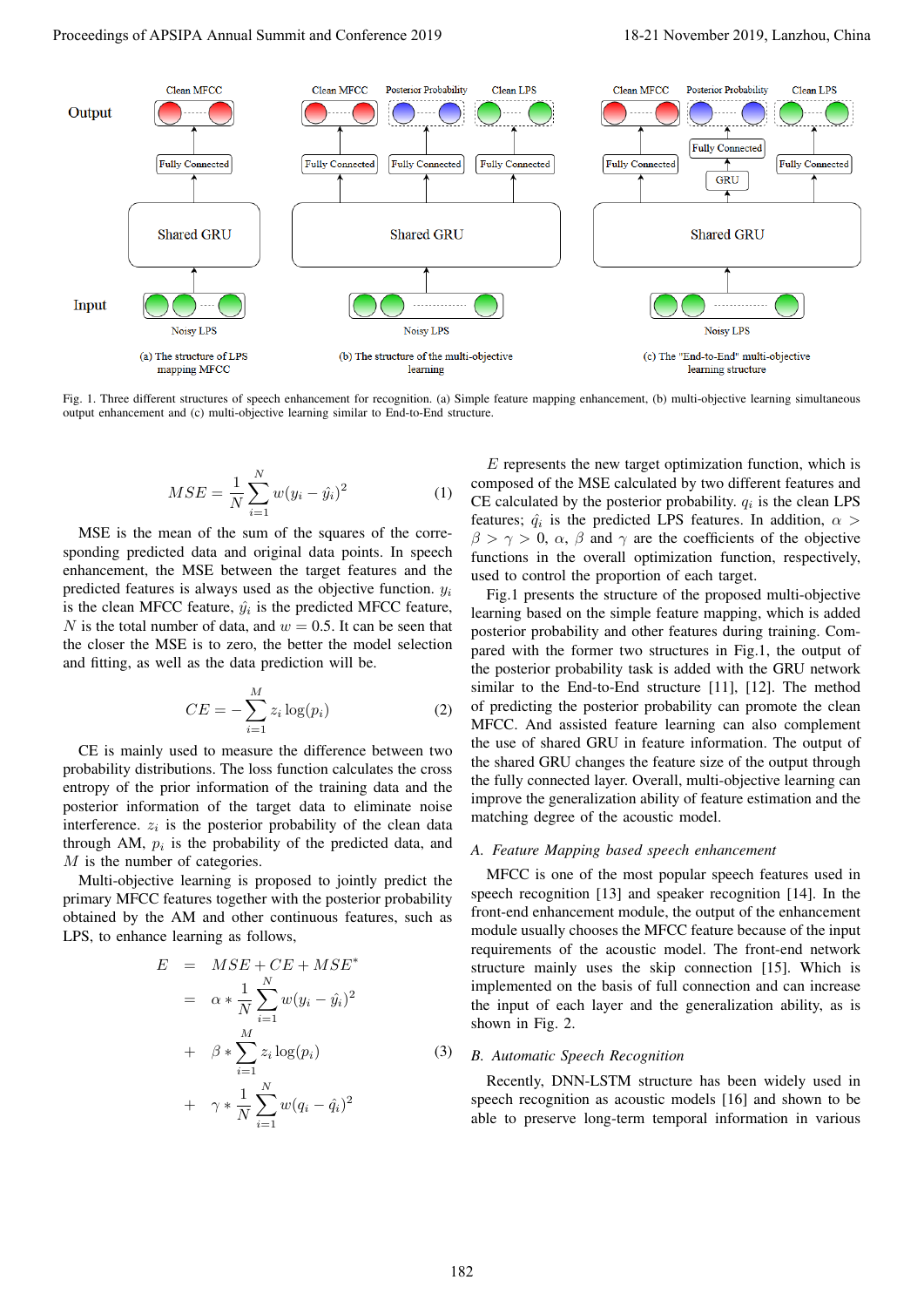

Fig. 2. Two different network connections.

tasks [17]. In this case, the follow-up experiment will use this acoustic model as the experimental acoustic model. A trigram language model (LM), which was trained with more than 100,000 words in the vocabulary, was used for decoding in the experiments. In order to ensure the normal recognition rate and obtain the required posterior probability, this study adopts XiaoMi TV recognition model as the acoustic model, whose CER is 10.79% in the Kaldi open aishell-1 test set.

#### *C. Multi-objective Learning*

The front-end enhancement network only learns the correlation between the feature mapping information and is not associated with the acoustic model. Multi-objective learning can unite both the feature mapping and acoustic model without considering the joint learning of reinforcement and recognition models.

The posterior probability is the probability of correction after obtaining the information about the future results. Which can be determined by all the data about the natural state. Since it makes full use of the prior knowledge and the observed historical time variable information, it is a more reasonable state decision method. Both operations that map noisy LPS features to clean MFCC features and clean LPS features, as well as the posterior probability are jointly predicted, so that some information is removed compared to the independent prediction. In order to retain as much information as possible, we also selected the LPS feature to be trained.

## III. EXPERIMENTAL RESULTS AND ANALYSIS

In this work we conducted on waveforms with 16kHz sampling rate. The training and the test data are pre-processed by adding noise after reverberation, with the reverb data coming from Povey's paper [18]. The reverb contains real and simulation reverb, and the simulation reverb have three types: small, medium and large room. The impulse response reverberation time 60 (RT60) in the room is less than 500 ms. Among 110 noises, 100 noises were used in [19] (The noise types include traffic, machine, home, and bell, etc.) and

| <b>Network</b> | Reverberation |        |       |       | Noise |
|----------------|---------------|--------|-------|-------|-------|
|                | Small         | Medium | Large | Real  |       |
| Clean          | 11.07         |        |       |       |       |
| None           | 30.03         | 33.45  | 43.67 | 21.58 | 18.52 |
| <b>DNN</b>     | 18.87         | 22.69  | 31.43 | 16.96 | 14.77 |
| GRU            | 16.54         | 19.23  | 25.19 | 13.24 | 13.26 |
| DNŃ            | 17.11         | 19.85  | 27.66 | 14.38 | 13.45 |
| GRÚ            | 15.68         | 18.47  | 24.32 | 12.67 | 12.78 |

TABLE I CERS (%) OF FOUR DIFFERENT NETWORKS IN DIFFERENT ENVIRONMENTS. DNN REPRESENTS A NETWORK WITH FULLY CONNECTION, AND DNN´ REPRESENTS A NETWORK WITH SKIP CONNECTION. GRU AND GRU ARE THE SAME.

10 noises were used in [20] (The noise types include pink, white, street and other noises). We randomly extracted 3000 real room impulse response (RIR) and 100 noises to be added to the training set and the test set named sim1. The signal noise ratio (SNR) was randomly generated between 10 and 30 dB. In order to compare the effects of different test sets more intuitively, we extracted the other 1000 real RIR and the rest 10 noises were added to the test sets just like sim1 which is named  $\text{sim2}$ .

The training set used one hundred thousand short command statements data from the Xiaomi TV Data001 (about 100hrs). The network built on Tensorflow consisted of a single-layer fully-connected output layer and four shared GRU layers with 1024 nodes on each GRU layer. The training of acoustic models and the extraction of feature data are all based on Kaldi implementations. As for feature extraction, the frame length was set to 25 ms with a frame shift of 10 ms.

## *A. LPS mapping to MFCC*

In Table I, we compared the character error rates of the fully connection network and the skip connection network. As well as the DNN baseline and GRU network. Reverberation and noise are added to the test set respectively rather than mixed together. The results show that the skip connection network has improved the enhancement effect and GRU network performs better than DNN. So both GRU and the skip connection networks are used in the subsequent experiments.

#### *B. Joint Prediction of Posterior Probability and LPS*

*1) The Multi-objective Learning Structure:* On the basis of the experimental LPS mapping to the MFCC, we added the posterior probability and the LPS feature branch to the output section as shown in Fig.1. The difference between these two structures is that the output of the GRU is added with a fully-connected layer to change the feature dimension of the output. The output features are compared to the posterior probability of clean speech and the LPS feature of clean speech. During the training process, the information at the moment before output was propagated back to the shared GRU layer to update the GRU layer. In the decoding process, only the MFCC feature was selected as the network output. Finally, the enhanced MFCC features were fed into the backend acoustic model.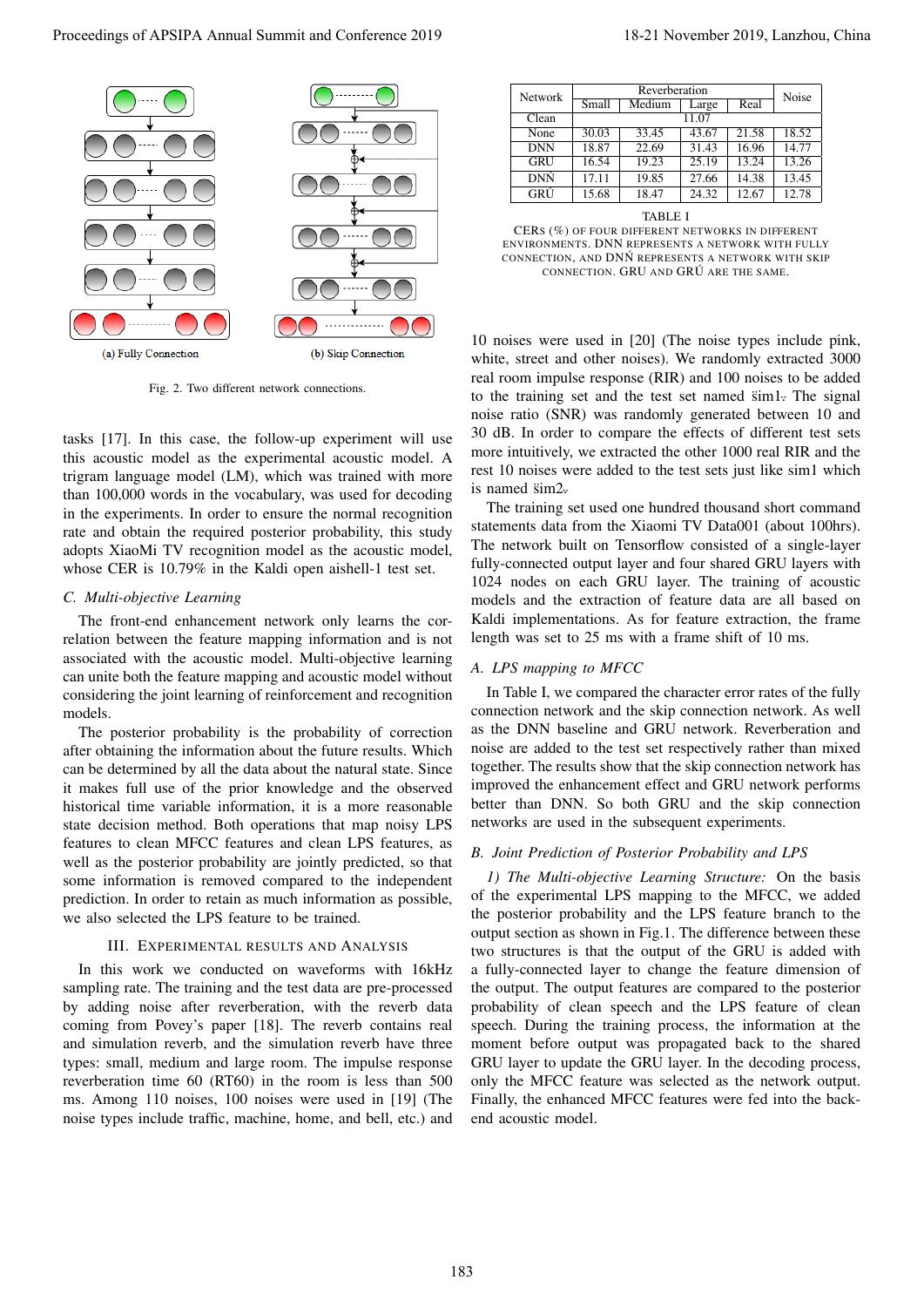| Method      | <b>Test</b> |          |  |
|-------------|-------------|----------|--|
|             | $\sin 1$    | $\sin 2$ |  |
| Clean       | 11.07       | 11.07    |  |
| None        | 27.83       | 26.69    |  |
| FM(DNN)     | 20.13       | 22.86    |  |
| FM(GRU)     | 19.34       | 20.56    |  |
| MOL         | 17.81       | 18.84    |  |
| $MOL + ETE$ | 17.75       | 18.80    |  |
|             |             |          |  |

TABLE II CERS (%) COMPARISONS BY PREVIOUS MAPPING BASED NETWORK, MULTI-OBJECTIVE LEARNING NETWORK AND THE END-TO-END NETWORK. FM(DNN) MEANS WE USE LPS MAPPING TO THE MFCC WITH DNN. FM(GRU) MEANS WE USE LPS MAPPING TO THE MFCC WITH GRU. MOL MEANS THE MULTI-OBJECTIVE LEARNING STRUCTURE. MOL + ETE MEANS THE END-TO-END MULTI-OBJECTIVE LEARNING STRUCTURE.

*2) The End-to-End Multi-objective Structure:* In order to better compare the performance of feature mapping and multiobjective learning, we added another structure: adding several GRU layers between the fully connected layer and the Shared GRU layer, and then training them as a whole. This structure is called an End-to-End multi-objective learning structure. Compared to the previous multi-target structure, the GRU layer is added to ensure that the features are output at the same level, and the posterior probability is finally output. The effect of adding a layer is similar to that of an acoustic model. The newly added network layer and the shared layer are combined to form an end-to-end multi-objective structural system. The dimension of the posterior probability of the new structure output is constrained, to make the probability dimension of the output of the two multi-objective structures be the same. Proceeding of APSIPA Annual Summit at China 1968 1988.<br>
The conference 2019 is a conference 2019 in the conference 2019 in the conference 2018 in the conference 2018 in the conference 2018 in the conference 2018 in the co

## *C. Overall Performance Comparison*

Table II shows a comparison of the four different network structures in two different test sets. Compared with the noise speech results, the recognition rate of the benchmark enhanced network has increased by ten percentage points. Compared with the benchmark feature mapping network, the network recognition rate using multi-objective learning has increased by nearly two percentage points, and the CER has dropped to 17.75% on the simulated test set. The loss of training is shown in Fig. 3.

The experimental results show that the multi-objective learning method can significantly improve the recognition rate. At the same time, the End-to-End multi-objective network has the best performance in the four networks. From the results show in Table II, although the test set in the training set is better than the out-of-set test set. However, the out-of-set test set CER has also been improved, indicating that this scheme has better generalization ability.

### IV. CONCLUSION

In this paper, multi-objective learning is proposed to improve GRU training for speech enhancement in recognition. With the posterior probability of acoustic model and the LPS features added to the objective function, this method can better estimate the clean MFCC. The posterior probability carries



Fig. 3. The loss of different networks

more information from the back-end acoustic model, and LPS complements the independent prediction characteristics that are lacking in joint prediction. With the above findings, this scheme significantly lowers the CER of the AM compared to the baseline DNN network. In the future, we will further explore whether other identifying information can be added to the proposed scheme.

#### V. ACKNOWLEDGEMENT

The authors would like to thank the Xiaomi Speech team. We also thank Haitong Zhang, Juan Zhao, Yunchao He and Jian Li for their helpful comments and everyone who made Kaldi and tensorflow. This work is partly supported by Natural Science Foundation in China (No. 61571044, No. 11590772, and No.61473041).

#### **REFERENCES**

- [1] P. C. Loizou, *Speech enhancement: theory and practice*. CRC press, 2007.
- [2] S. K. Nemala, K. Patil, and M. Elhilali, "A multistream feature framework based on bandpass modulation filtering for robust speech recognition," *IEEE Transactions on Audio, Speech and Language Processing*, vol. 21, no. 2, pp. 416–426, 2013.
- [3] S. Ganapathy, S. H. Mallidi, and H. Hermansky, "Robust feature extraction using modulation filtering of autoregressive models," *IEEE/ACM Transactions on Audio, Speech and Language Processing (TASLP)*, vol. 22, no. 8, pp. 1285–1295, 2014.
- [4] B. Li, Y. Tsao, and K. C. Sim, "An investigation of spectral restoration algorithms for deep neural networks based noise robust speech recognition." in *Interspeech*, 2013, pp. 3002–3006.
- [5] G. Hinton, L. Deng, D. Yu, G. E. Dahl, A.-r. Mohamed, N. Jaitly, A. Senior, V. Vanhoucke, P. Nguyen, T. N. Sainath *et al.*, "Deep neural networks for acoustic modeling in speech recognition: The shared views of four research groups," *IEEE Signal processing magazine*, vol. 29, no. 6, pp. 82–97, 2012.
- [6] N. Mohammadiha, P. Smaragdis, and A. Leijon, "Supervised and unsupervised speech enhancement using nonnegative matrix factorization," *IEEE Transactions on Audio, Speech, and Language Processing*, vol. 21, no. 10, pp. 2140–2151, 2013.
- [7] Y. Xu, J. Du, Z. Huang, L.-R. Dai, and C.-H. Lee, "Multi-objective learning and mask-based post-processing for deep neural network based speech enhancement," *arXiv preprint arXiv:1703.07172*, 2017.
- [8] K. Irie, Z. Tuske, T. Alkhouli, R. Schluter, and H. Ney, "Lstm, gru, highway and a bit of attention: an empirical overview for language modeling in speech recognition," RWTH Aachen University Aachen Germany, Tech. Rep., 2016.